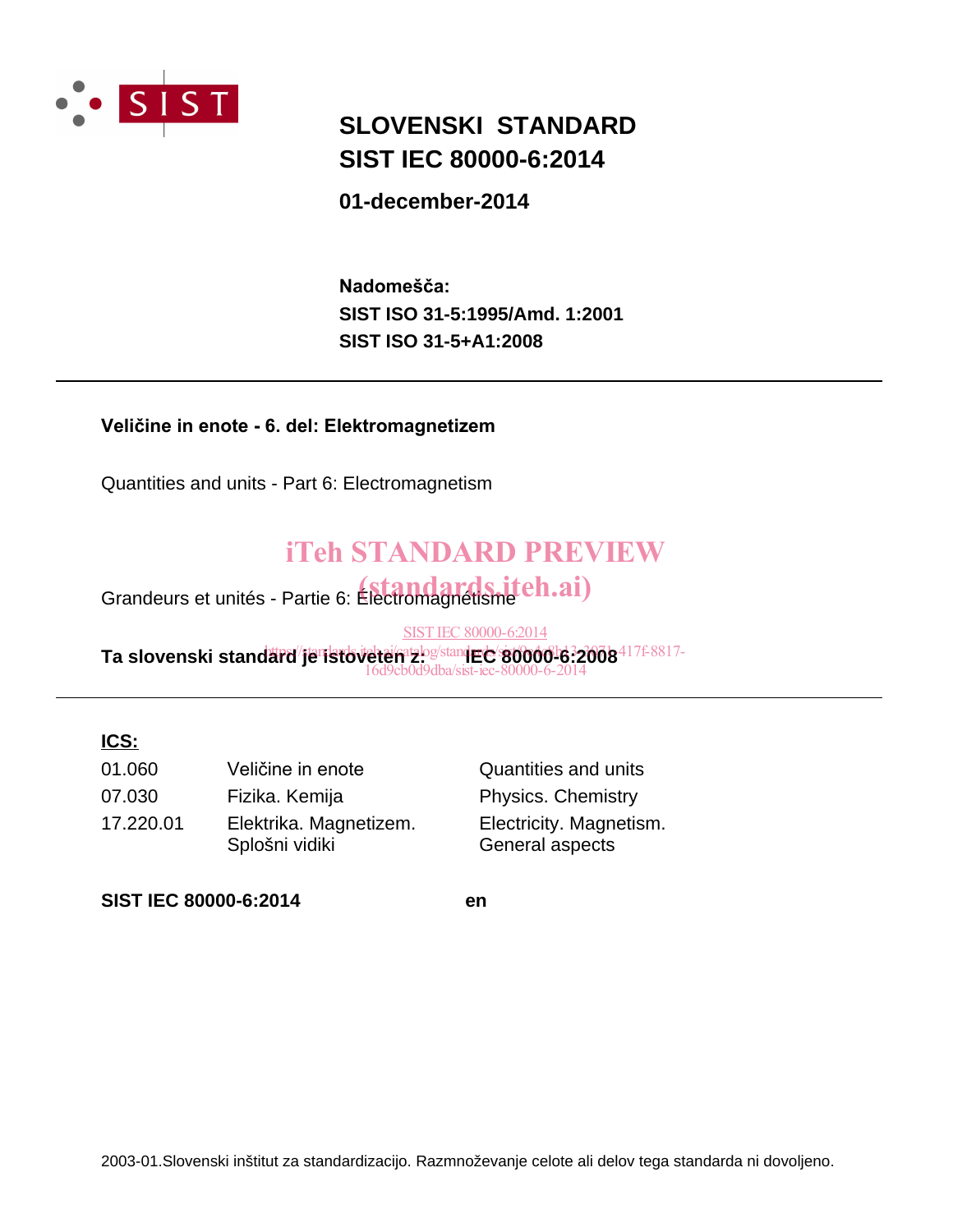

## iTeh STANDARD PREVIEW (standards.iteh.ai)

SIST IEC 80000-6:2014 https://standards.iteh.ai/catalog/standards/sist/9e4c8b13-3071-417f-8817- 16d9cb0d9dba/sist-iec-80000-6-2014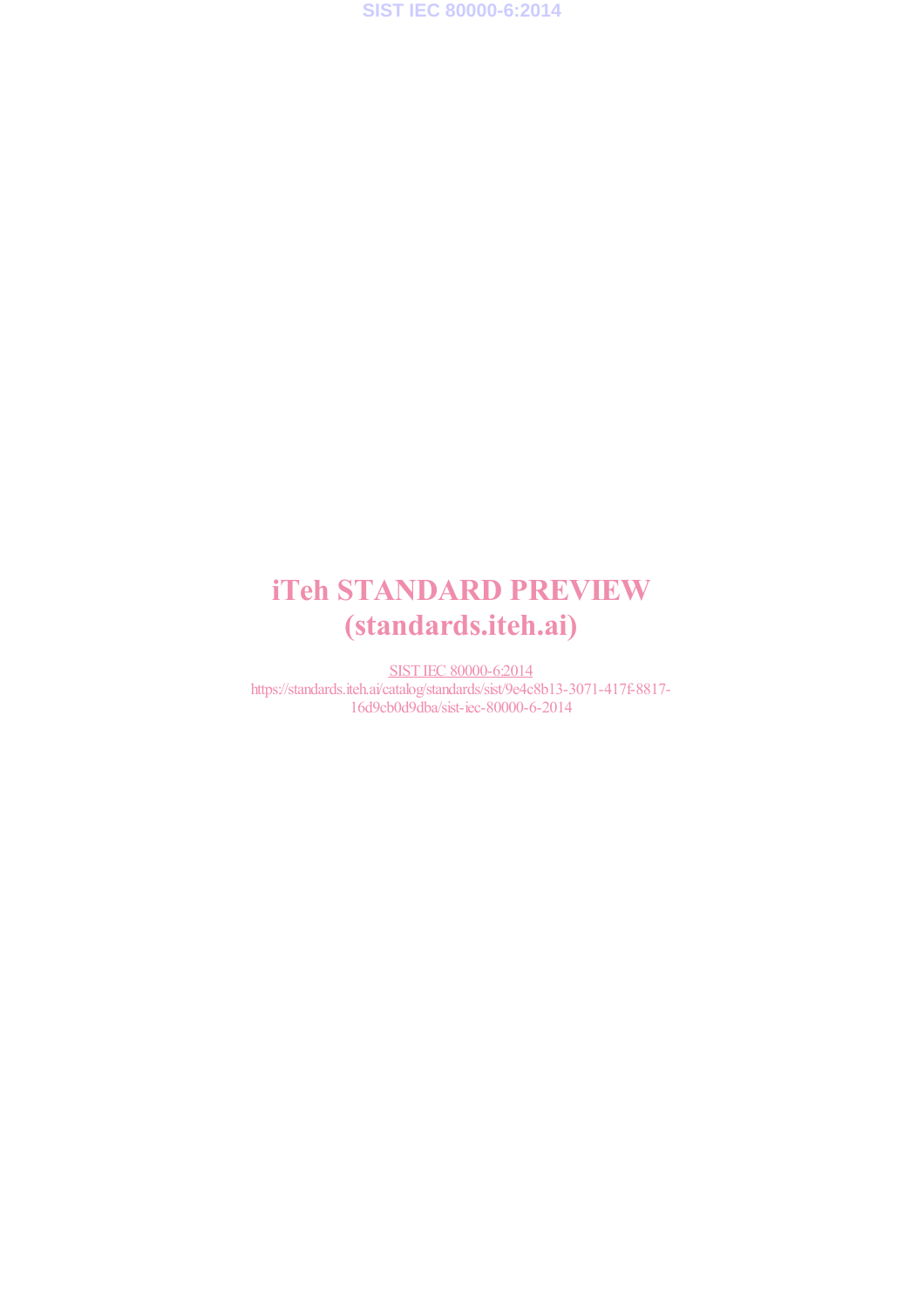**SIST IEC 80000-6:2014**





Edition 1.0 2008-03

# **INTERNATIONAL STANDARD**

**NORME INTERNATIONALE**

**Quantities and units the STANDARD PREVIEW Part 6: Electromagnetism**  (standards.iteh.ai)

**Grandeurs et unités –**  Partie 6: Electromagnétisme ai/catalog/standards/sist/9e4c8b13-3071-417f-8817-SIST IEC 80000-6:2014 16d9cb0d9dba/sist-iec-80000-6-2014

INTERNATIONAL ELECTROTECHNICAL **COMMISSION** 

COMMISSION ELECTROTECHNIQUE

INTERNATIONALE PRICE CODE **WAS CODED FOR A SAMPLE OF THE WAS CODED FOR A SAMPLE OF THE WAS CODED FOR A SAMPLE OF THE WAS CODED FOR A SAMPLE OF THE WAS CODED FOR A SAMPLE OF THE WAS CODED FOR A SAMPLE OF THE WAS CODED FOR A** PRICE CODE CODE PRIX



ICS 01.040.29; 17.220.01

ISBN 2-8318-9624-X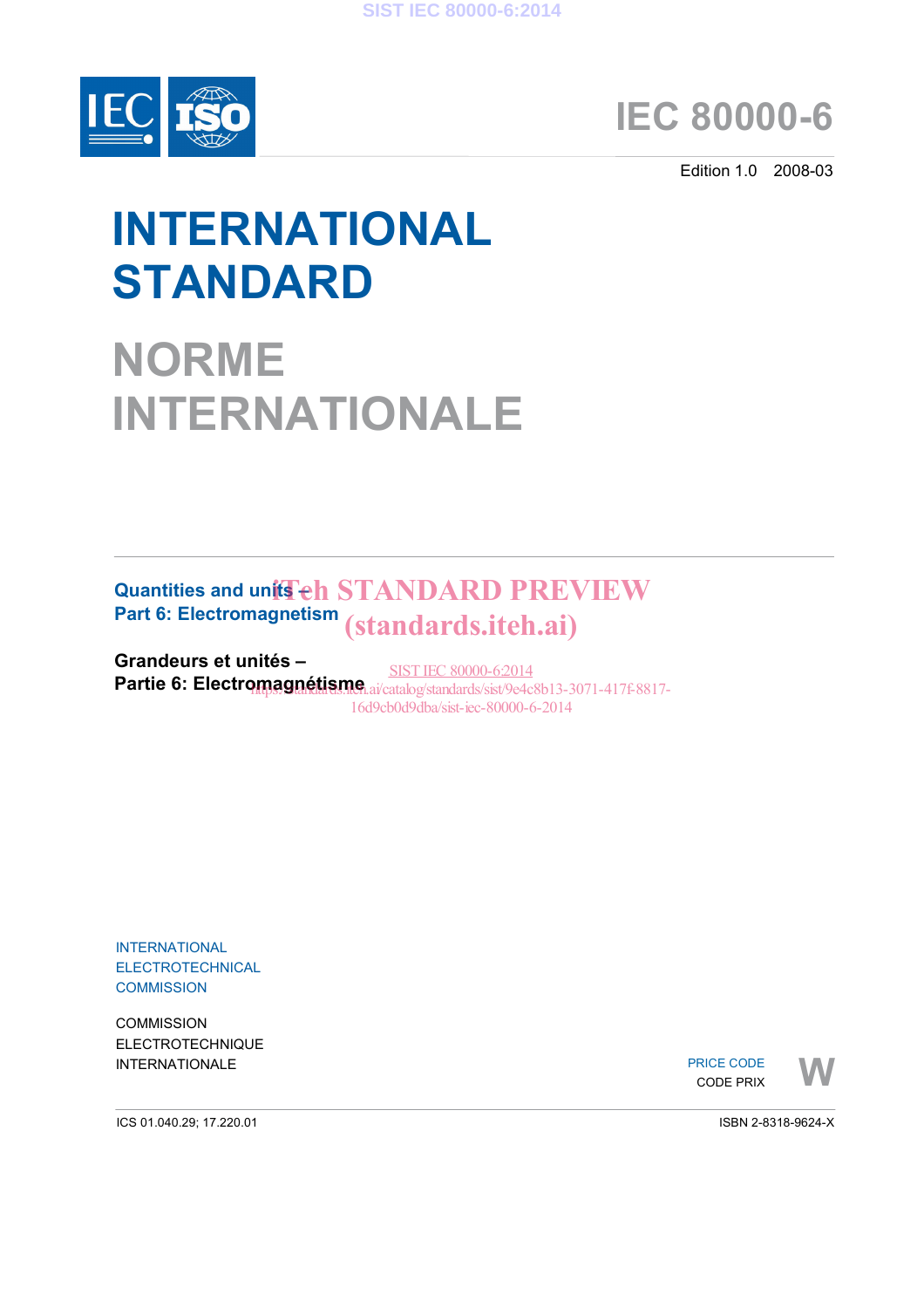### **CONTENTS**

 $-2-$ 

| $\mathbf{0}$   |     |       |                                                                                                                                          |  |  |
|----------------|-----|-------|------------------------------------------------------------------------------------------------------------------------------------------|--|--|
|                | 0.1 |       |                                                                                                                                          |  |  |
|                | 0.2 |       |                                                                                                                                          |  |  |
|                | 0.3 |       |                                                                                                                                          |  |  |
|                |     | 0.3.1 |                                                                                                                                          |  |  |
|                |     | 0.3.2 | Remark on units for quantities of dimension one, or dimensionless                                                                        |  |  |
|                | 0.4 |       |                                                                                                                                          |  |  |
|                | 0.5 |       |                                                                                                                                          |  |  |
|                |     | 0.5.1 |                                                                                                                                          |  |  |
|                |     |       |                                                                                                                                          |  |  |
| 1              |     |       |                                                                                                                                          |  |  |
| $\overline{2}$ |     |       |                                                                                                                                          |  |  |
| 3              |     |       |                                                                                                                                          |  |  |
|                |     |       | Annex A (informative) Units in the Gaussian CGS system with special names 36                                                             |  |  |
|                |     |       |                                                                                                                                          |  |  |
|                |     |       | SIST IEC 80000-6:2014<br>https://standards.iteh.ai/catalog/standards/sist/9e4c8b13-3071-417f-8817-<br>16d9cb0d9dba/sist-iec-80000-6-2014 |  |  |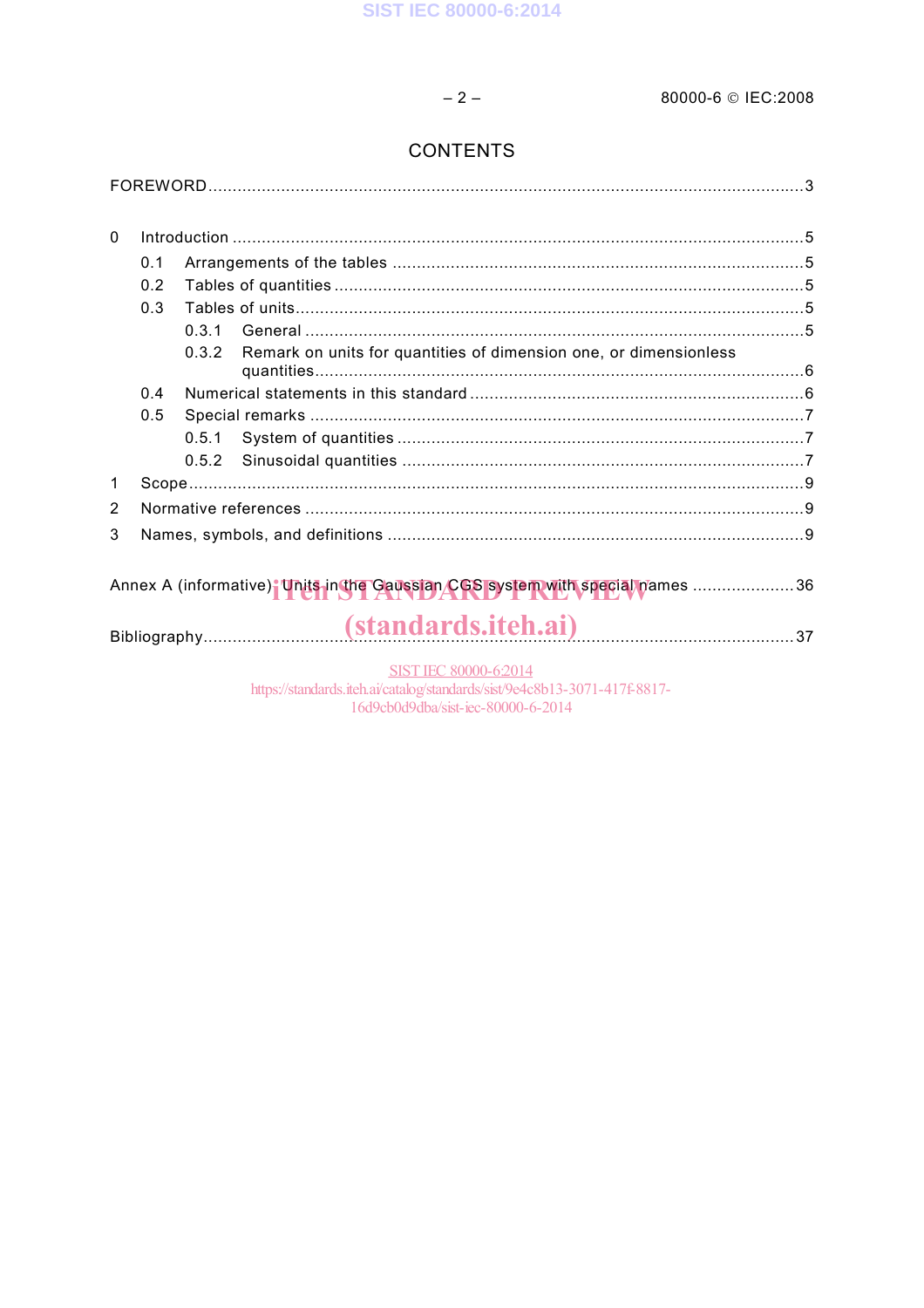#### INTERNATIONAL ELECTROTECHNICAL COMMISSION  $\frac{1}{2}$

#### **QUANTITIES AND UNITS –**

#### **Part 6: Electromagnetism**

#### FOREWORD

- 1) The International Electrotechnical Commission (IEC) is a worldwide organization for standardization comprising all national electrotechnical committees (IEC National Committees). The object of IEC is to promote international co-operation on all questions concerning standardization in the electrical and electronic fields. To this end and in addition to other activities, IEC publishes International Standards, Technical Specifications, Technical Reports, Publicly Available Specifications (PAS) and Guides (hereafter referred to as "IEC Publication(s)"). Their preparation is entrusted to technical committees; any IEC National Committee interested in the subject dealt with may participate in this preparatory work. International, governmental and nongovernmental organizations liaising with the IEC also participate in this preparation. IEC collaborates closely with the International Organization for Standardization (ISO) in accordance with conditions determined by agreement between the two organizations.
- 2) The formal decisions or agreements of IEC on technical matters express, as nearly as possible, an international consensus of opinion on the relevant subjects since each technical committee has representation from all interested IEC National Committees.
- 3) IEC Publications have the form of recommendations for international use and are accepted by IEC National Committees in that sense. While all reasonable efforts are made to ensure that the technical content of IEC Publications is accurate, IEC cannot be held responsible for the way in which they are used or for any misinterpretation by any encluser. misinterpretation by any end user. **ANDARD**
- 4) In order to promote international uniformity, IEC National Committees undertake to apply IEC Publications transparently to the maximum extent possible in their national and regional publications. Any divergence In order to promote international uniformity, IEC National Committees undertake to apply IEC Publications<br>transparently to the maximum extent possible in their national and regional publications. Any divergence<br>between any the latter.
- 5) IEC provides no marking procedure to indicate its approval and cannot be rendered responsible for any equipment declared to be in conformity with an IEC Publication. SIST IEC 80000-6:2014 https://standard.org/matericated.org/standards.com/2011-417f-8817-
- 6) All users should ensure that they have the latest edition of this publication.
- 7) No liability shall attach to IEC or its directors, employees, servants or agents including individual experts and members of its technical committees and IEC National Committees for any personal injury, property damage or other damage of any nature whatsoever, whether direct or indirect, or for costs (including legal fees) and expenses arising out of the publication, use of, or reliance upon, this IEC Publication or any other IEC Publications.
- 8) Attention is drawn to the Normative references cited in this publication. Use of the referenced publications is indispensable for the correct application of this publication.
- 9) Attention is drawn to the possibility that some of the elements of this IEC Publication may be the subject of patent rights. IEC shall not be held responsible for identifying any or all such patent rights.

International Standard IEC 80000-6 has been prepared by IEC technical committee 25: Quantities and units, and their letter symbols in close cooperation with ISO/TC 12, Quantities, units, symbols, conversion factors.

This first edition of IEC 80000-6 cancels and replaces the second edition of ISO 31-5, published in 1992, and its amendment 1 (1998).

The text of this standard is based on the following documents:

| <b>FDIS</b> | Report on voting |  |
|-------------|------------------|--|
| 25/370/FDIS | 25/376/RVD       |  |

Full information on the voting for the approval of this standard can be found in the report on voting indicated in the above table.

This publication has been drafted in accordance with the ISO/IEC Directives, Part 2.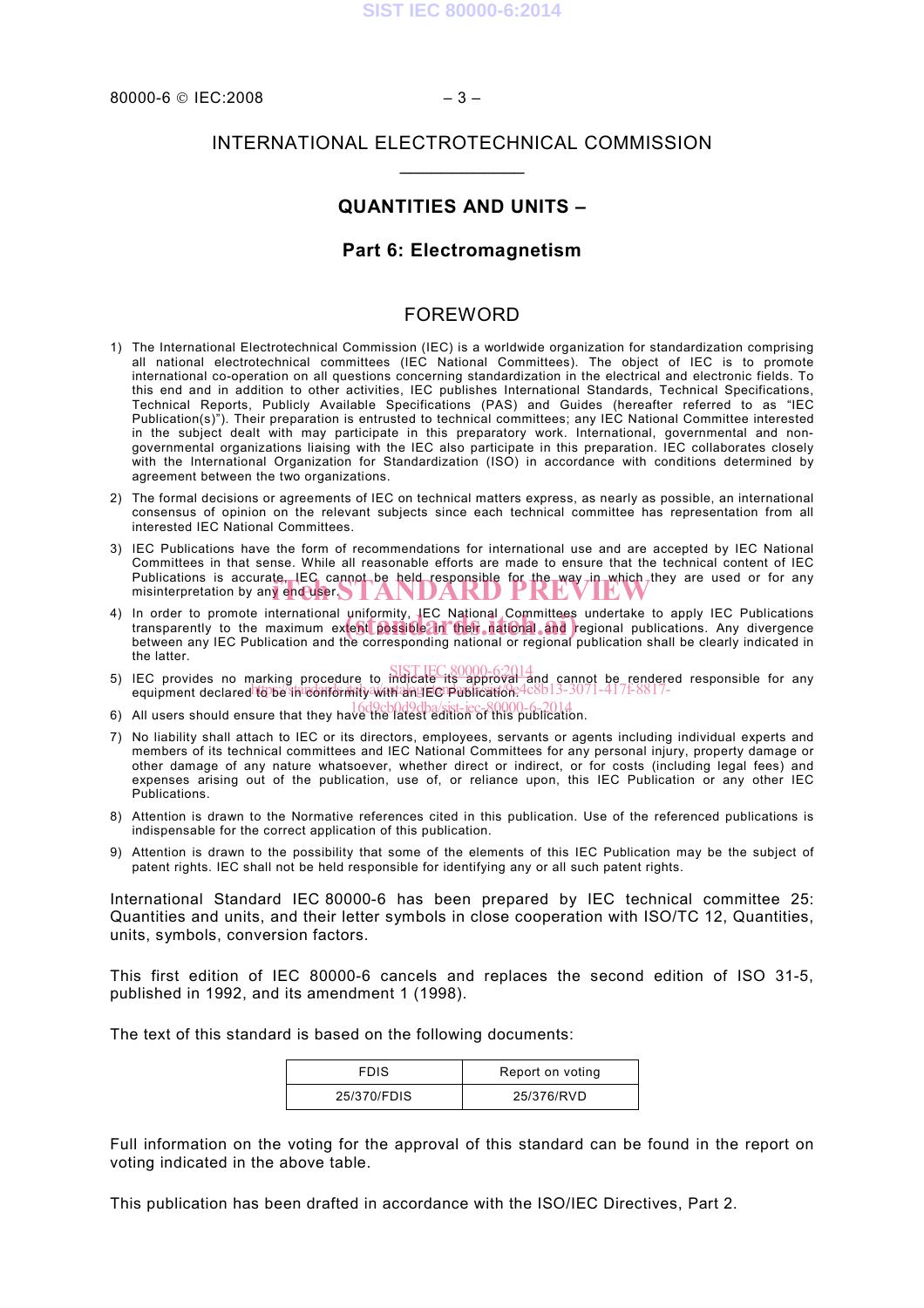The committee has decided that the contents of this publication will remain unchanged until the maintenance result date indicated on the IEC web site under "http://webstore.iec.ch" in the data related to the specific publication. At this date, the publication will be

- reconfirmed,
- withdrawn.
- replaced by a revised edition, or
- amended.

IEC 80000 consists of the following parts, under the general title *Quantities and units*:

- *Part 6: Electromagnetism*
- *Part 13: Information science and technology*
- *Part 14: Telebiometrics related to human physiology*

The following parts are published by ISO:

- *Part 1: General*
- *Part 2: Mathematical signs and symbols to be used in the natural sciences and technology*
- *Part 3: Space and time*
- *Part 4: Mechanics*
- *Part 5: Thermodynamics*
- *Part 7: Light*  iTeh STANDARD PREVIEW
- *Part 8: Acoustics*
- *Part 9: Physical chemistry and molecular physics*  (standards.iteh.ai)
- *Part 10: Atomic and nuclear physics*  SIST IEC 80000-6:2014
- **Part 11: Characteristic numbers** ai/catalog/standards/sist/9e4c8b13-3071-417f-8817-
- 16d9cb0d9dba/sist-iec-80000-6-2014
- *Part 12: Solid state physics*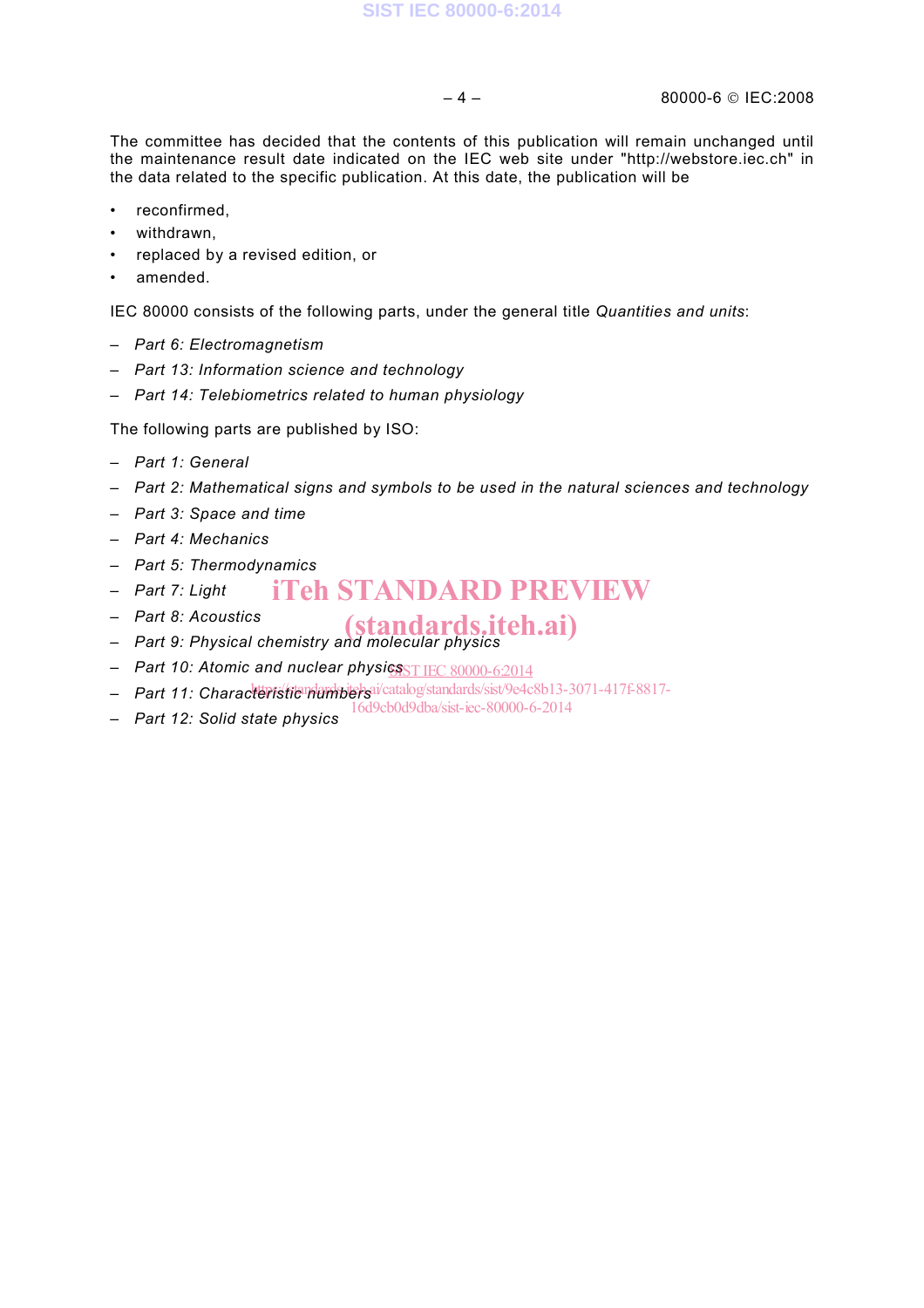80000-6 © IEC:2008 – 5

#### **0 Introduction**

#### **0.1 Arrangements of the tables**

The tables of quantities and units in ISO/IEC 80000 are arranged so that the quantities are presented on the left-hand pages and the units on the corresponding right-hand pages.

All units between two full lines on the right-hand pages belong to the quantities between the corresponding full lines on the left-hand pages.

Where the numbering of an item has been changed in the revision of a part of ISO 31, the number in the preceding edition is shown in parenthesis on the left-hand page under the new number for the quantity; a dash is used to indicate that the item in question did not appear in the preceding edition.

#### **0.2 Tables of quantities**

The names in English and in French of the most important quantities within the field of this document are given together with their symbols and, in most cases, their definitions. These names and symbols are recommendations. The definitions are given for identification of the quantities in the International System of Quantities (ISQ), listed on the left hand pages of Table 1; they are not intended to be complete.

The scalar, vectorial or tensorial character of quantities is pointed out, especially when this is needed for the definitions.

### (standards.iteh.ai)

In most cases only one name and only one symbol for the quantity are given; where two or more names or two or more symbols<u>sare givem for onel</u> quantity and no special distinction is made, they are on <u>an equal footing.</u> When two types of italic letters exist (for example as with  $\vartheta$  and  $\theta$ ;  $\varphi$  and  $\varphi$ ; a and *a*; g and g b only one of these is given. This does not mean that the other is not equally acceptable. It is recommended that such variants should not be given different meanings. A symbol within parenthesis implies that it is a reserve symbol, to be used when, in a particular context, the main symbol is in use with a different meaning.

In this English edition the quantity names in French are printed in an italic font, and are preceded by *fr*. The gender of the French name is indicated by (m) for masculine and (f) for feminine, immediately after the noun in the French name.

#### **0.3 Tables of units**

#### **0.3.1 General**

The names of units for the corresponding quantities are given together with the international symbols and the definitions. These unit names are language-dependent, but the symbols are international and the same in all languages. For further information, see the SI Brochure (8<sup>th</sup> edition 2006) from BIPM and ISO 80000-1 (under preparation).

The units are arranged in the following way:

- a) The coherent SI units are given first. The SI units have been adopted by the General Conference on Weights and Measures (Conférence Générale des Poids et Mesures, CGPM). The use of coherent SI units, and their decimal multiples and submultiples formed with the SI prefixes are recommended, although the decimal multiples and submultiples are not explicitly mentioned.
- b) Some non-SI units are then given, being those accepted by the International Committee for Weights and Measures (Comité International des Poids et Mesures, CIPM), or by the International Organization of Legal Metrology (Organisation Internationale de Métrologie Légale, OIML), or by ISO and IEC, for use with the SI.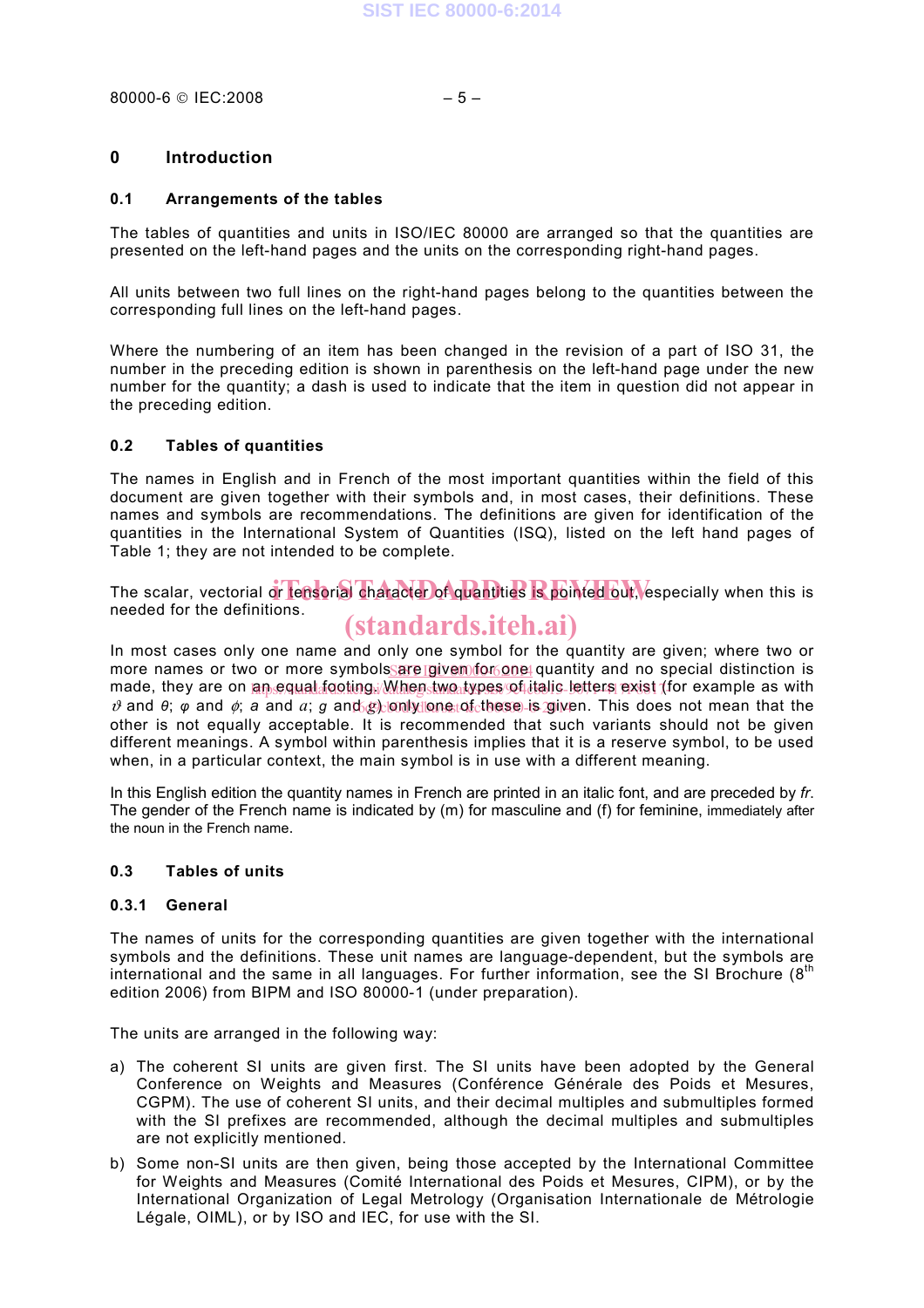Such units are separated from the SI units in the item by use of a broken line between the SI units and the other units.

- c) Non-SI units currently accepted by the CIPM for use with the SI are given in small print (smaller than the text size) in the "Conversion factors and remarks" column.
- d) Non-SI units that are not recommended are given only in annexes in some parts of ISO/IEC 80000. These annexes are informative, in the first place for the conversion factors, and are not integral parts of the standard. These deprecated units are arranged in two groups:
	- 1) units in the CGS system with special names;
	- 2) units based on the foot, pound, second, and some other related units.
- e) Other non-SI units given for information, especially regarding the conversion factors are given in another informative annex.

#### **0.3.2 Remark on units for quantities of dimension one, or dimensionless quantities**

The coherent unit for any quantity of dimension one, also called a dimensionless quantity, is the number one, symbol 1. When the value of such a quantity is expressed, the unit symbol 1 is generally not written out explicitly.

#### EXAMPLE

#### Refractive index  $n = 1,53 \times 1 = 1,53$

## Prefixes shall not be used to form multiples or submultiples of this unit. Instead of prefixes, powers of 10 are recommended (standards.itch.ai)

EXAMPLE

#### <u>Reynolds number $R$ ể୨<del>c</del>b0d92ba/st0≹c-80000-6-2014</u> SIST IEC 80000-6:2014 https://standards.iteh.ai/catalog/standards/sist/9e4c8b13-3071-417f-8817-

Considering that plane angle is generally expressed as the ratio of two lengths and solid angle as the ratio of two areas, in 1995 the CGPM specified that, in the SI, the radian, symbol rad, and steradian, symbol sr, are dimensionless derived units. This implies that the quantities plane angle and solid angle are considered as derived quantities of dimension one. The units radian and steradian are thus equal to one; they may either be omitted, or they may be used in expressions for derived units to facilitate distinction between quantities of different kinds but having the same dimension.

#### **0.4 Numerical statements in this standard**

The sign = is used to denote "is exactly equal to", the sign  $\approx$  is used to denote "is approximately equal to", and the sign  $:=$  is used to denote "is by definition equal to".

Numerical values of physical quantities that have been experimentally determined always have an associated measurement uncertainty. This uncertainty should always be specified. In this standard, the magnitude of the uncertainty is represented as in the following example.

#### EXAMPLE

$$
l = 2,34782(32)
$$
 m

In this example,  $l = a(b)$  m, the numerical value of the uncertainty *b* indicated in parentheses is assumed to apply to the last (and least significant) digits of the numerical value *a* of the length *l*. This notation is used when *b* represents one standard uncertainty (estimated standard deviation) in the last digits of *a*. The numerical example given above may be interpreted to mean that the best estimate of the numerical value of the length *l*, when *l* is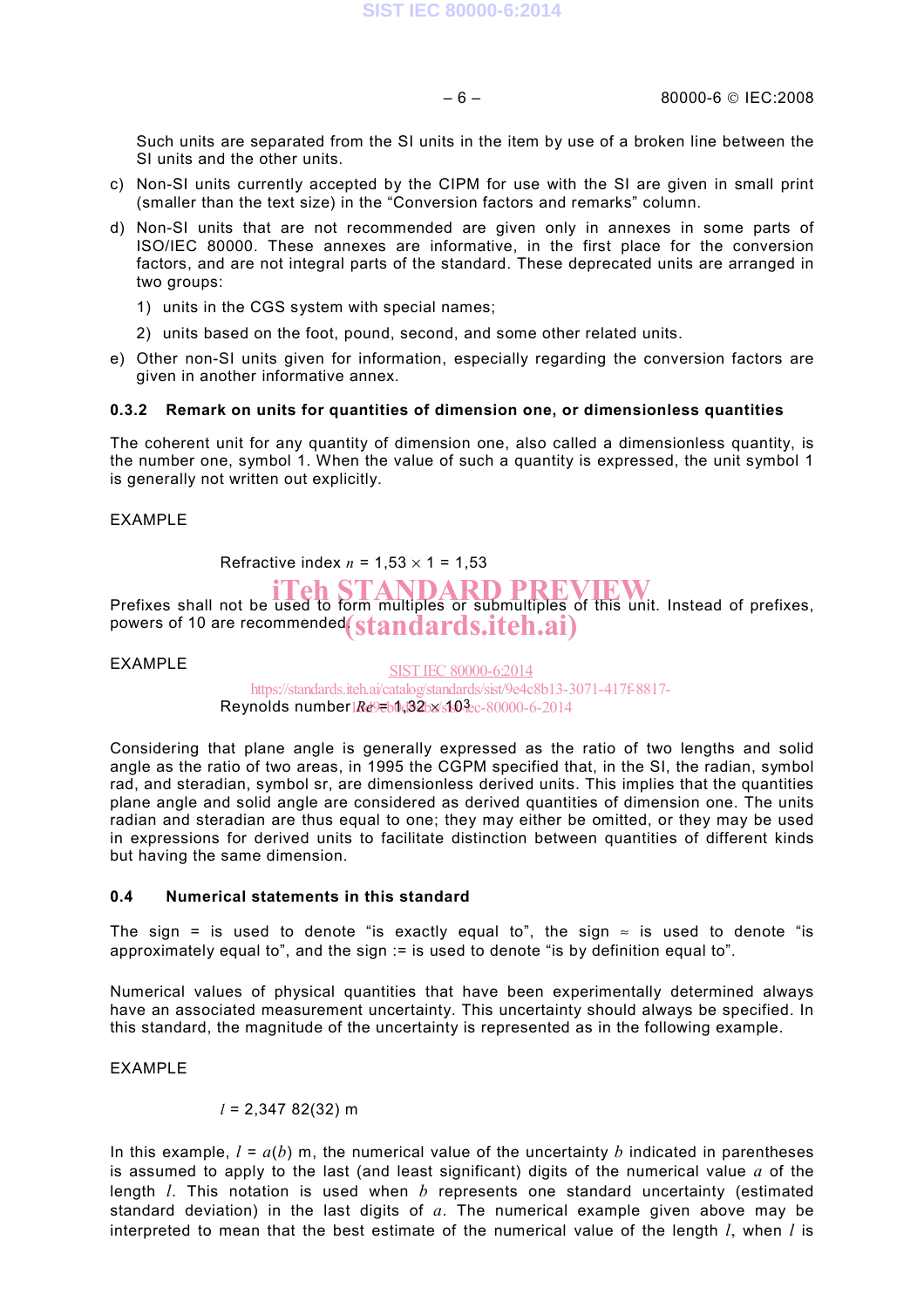$80000 - 6$  © IFC: 2008 – 7 –

expressed in the unit metre, is 2,347 82 and that the unknown value of *l* is believed to lie between (2,347 82 −0,000 32) m and (2,347 82 + 0,000 32) m with a probability determined by the standard uncertainty 0,000 32 m and the probability distribution of the values of *l*.

#### **0.5 Special remarks**

The items given in ISO 80000-6 are generally in conformity with the International Electrotechnical Vocabulary (IEV), especially IEC 60050-121 and IEC 60050-131. For each quantity, the reference to IEV is given in the form: "See IEC 60050-121, item 121-xx-xxx.".

#### **0.5.1 System of quantities**

For electromagnetism, several different systems of quantities have been developed and used depending on the number and the choice of base quantities on which the system is based. However, in electromagnetism and electrical engineering, only the International System of Quantities, ISQ, and the associated International System of Units, SI, are acknowledged and are reflected in the standards of ISO and IEC. The SI has seven base units, among them metre, symbol m, kilogram, symbol kg, second, symbol s, and ampere, symbol A.

#### **0.5.2 Sinusoidal quantities**

For quantities that vary sinusoidally with time, and for their complex representations, the IEC has standardized two ways to build symbols. Capital and lowercase letters are generally used for electric current (item 6-1) and for voltage (item 6-11.3), and additional marks for other quantities. These are given in IEC 60027-1 ARD PREVIEW

#### EXAMPLE 1

### (standards.iteh.ai)

The sinusoidal variation with time of an electric current (item 6-1) can be expressed in real real states of the studies of the studies of the studies of the studies of the studies of the studies of the studies of the stud representation as https://standards.iteh.ai/catalog/standards/sist/9e4c8b13-3071-417f-8817-

16d9cb0d9dba/sist-iec-80000-6-2014

$$
i = \sqrt{2} I \cos(\omega t - \varphi)
$$

and its complex representation (termed phasor) is expressed as

$$
\underline{I} = I e^{-j\varphi}
$$

where *i* is the instantaneous value of the current, *I* is its root-mean-square (rms) value, (*ωt* – *φ*) is the phase, *φ* is the initial phase.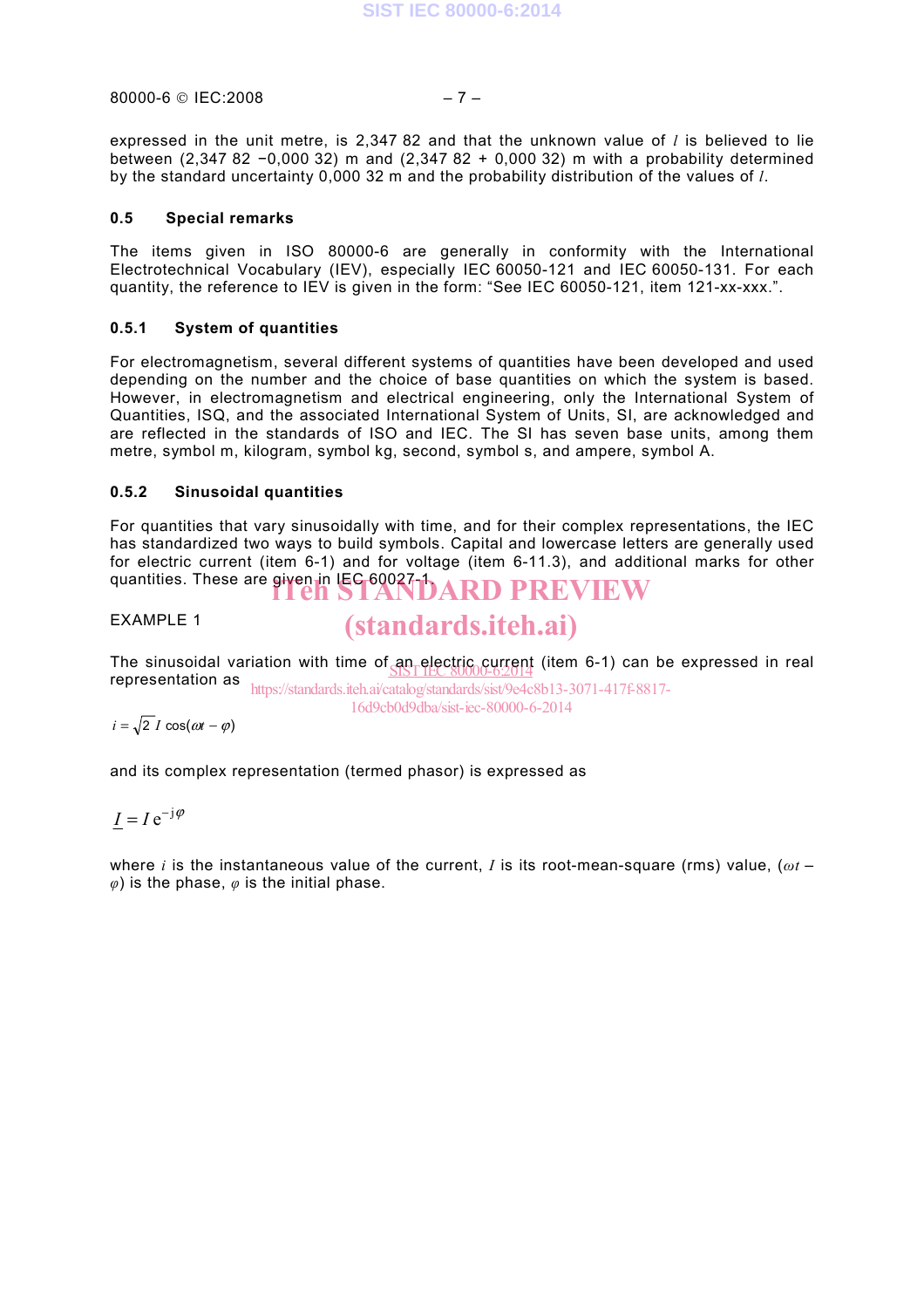#### EXAMPLE 2

The sinusoidal variation with time of a magnetic flux (item 6-22.1) can be expressed in real representation as

 $\Phi = \hat{\Phi} \cos(\omega t - \varphi) = \sqrt{2} \Phi_{\text{eff}} \cos(\omega t - \varphi)$ 

where  $\Phi$  is the instantaneous value of the flux,  $\hat{\Phi}$  is its peak value and  $\Phi_{\text{eff}}$  is its rms value.

## iTeh STANDARD PREVIEW (standards.iteh.ai)

SIST IEC 80000-6:2014 https://standards.iteh.ai/catalog/standards/sist/9e4c8b13-3071-417f-8817- 16d9cb0d9dba/sist-iec-80000-6-2014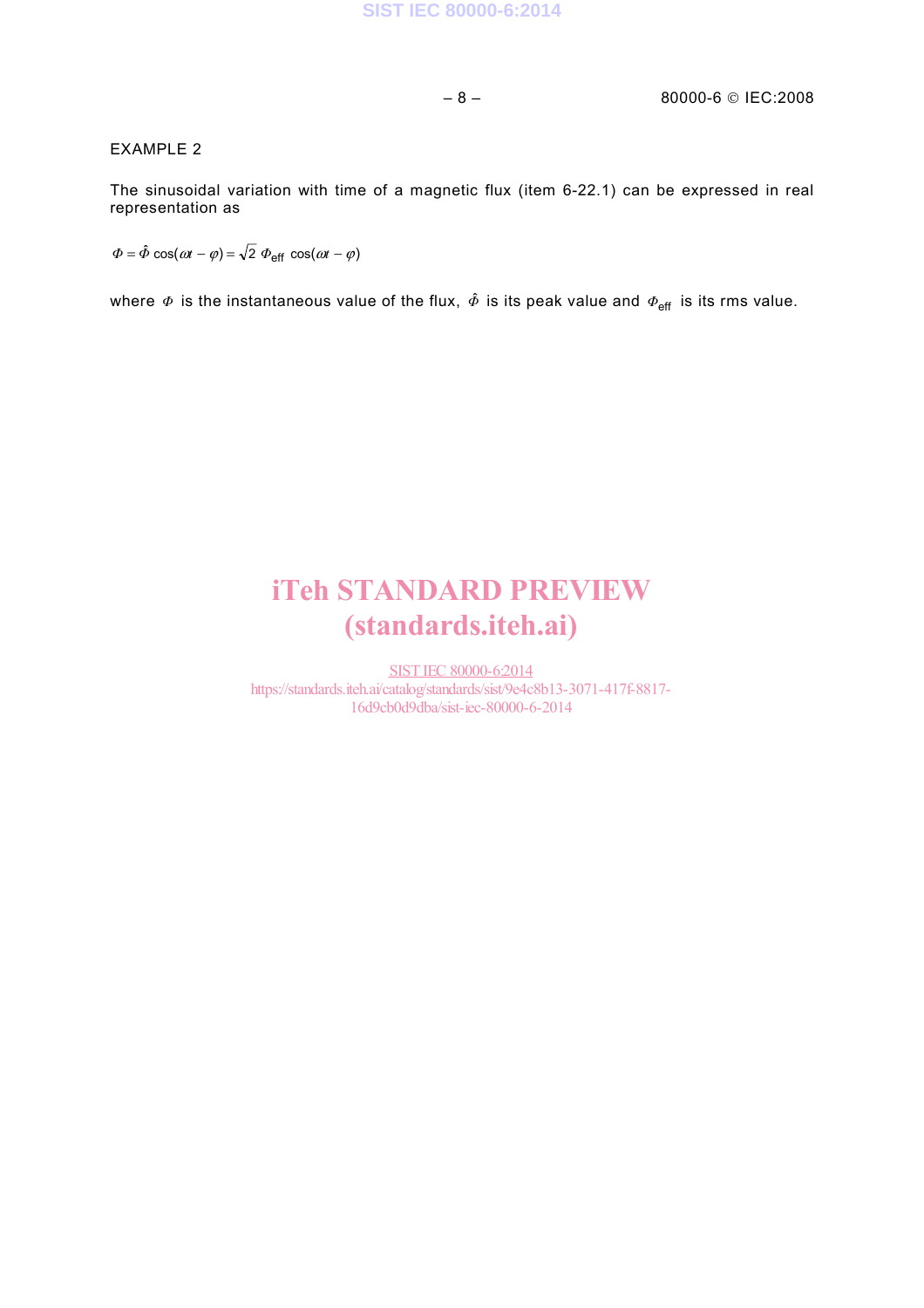$80000 - 6$  © IFC: 2008 – 9 –

#### **QUANTITIES AND UNITS –**

#### **Part 6: Electromagnetism**

#### **1 Scope**

In IEC 80000-6 names, symbols, and definitions for quantities and units of electromagnetism are given. Where appropriate, conversion factors are also given.

#### **2 Normative references**

The following referenced documents are indispensable for the application of this document. For dated references, only the edition cited applies. For undated references, the latest edition of the referenced document (including any amendments) applies.

IEC 60027-1:1992, *Letter symbols to be used in electrical technology – Part 1: General*

IEC 60050-111, *International electrotechnical vocabulary – Part 111: Physics and chemistry* 

IEC 60050-121, *International electrotechnical vocabulary Part 121: Electromagnetism* 

IEC 60050-131, *International electrotechnical vocabulary – Part 131: Circuit theory* 

ISO 31-0:1992, Quantities and units – Part 0: General principles (under revision) https://standards.iteh.ai/catalog/standards/sist/9e4c8b13-3071-417f-8817-

ISO 80000-3:2006, *Quantities and units – Part 3: Space and time* 16d9cb0d9dba/sist-iec-80000-6-2

ISO 80000-4:2006, *Quantities and units – Part 4: Mechanics*

#### **3 Names, symbols, and definitions**

The names, symbols, and definitions for quantities and units of electromagnetism are given in the tables on the following pages.